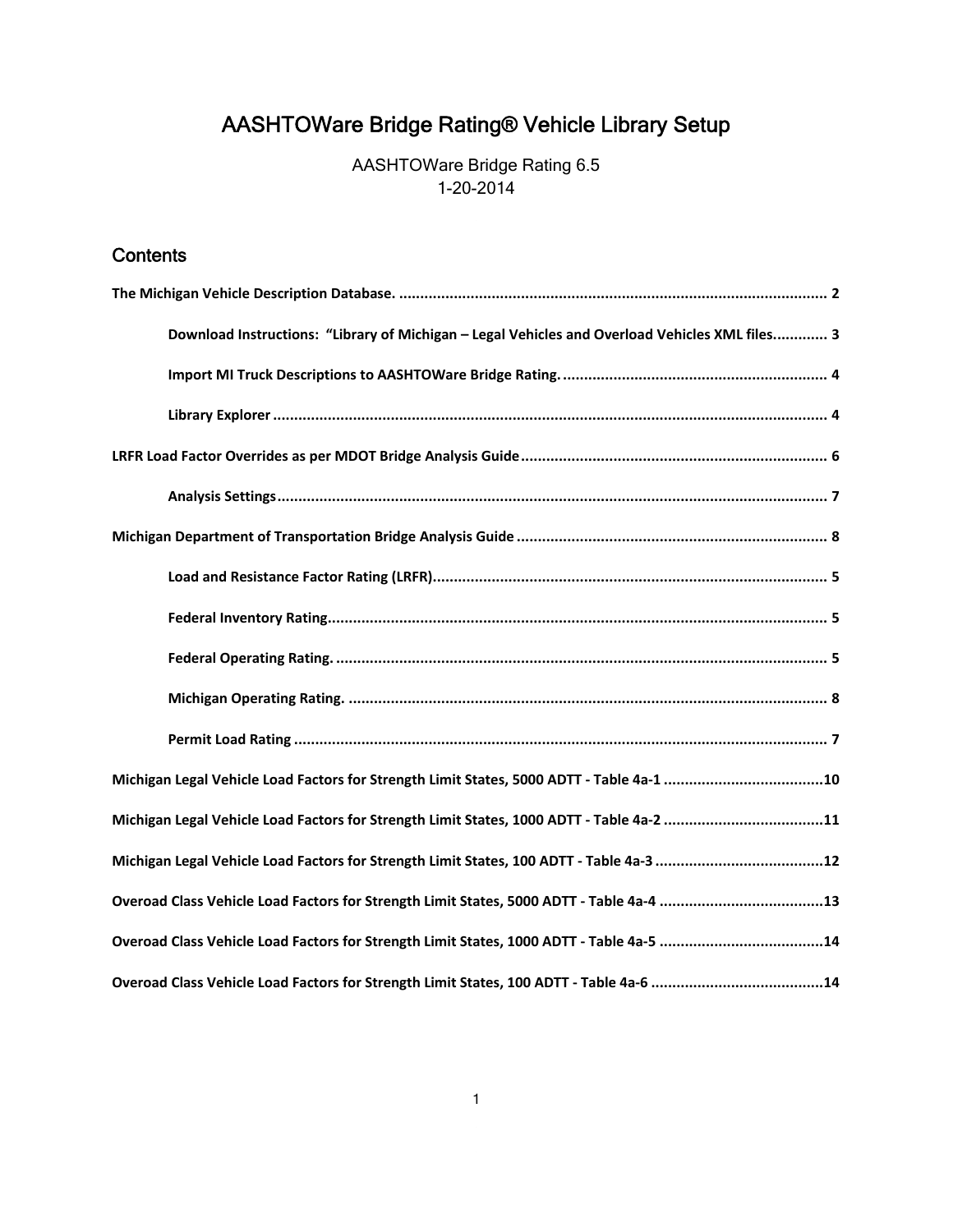# MI Vehicle Description Database

# Michigan Legal and Overload Vehicles Library1

The Michigan Legal and Overload Vehicle configurations are available as a library for AASHTOWare Bridge Design & Rating. These can be downloaded from the MDOT Bridge Rating Support website<sup>2</sup> for rating bridges in Michigan vehicles.

|                                     | <b>Bridge Load Rating Program</b><br><b>Resources</b>                                                                                                                                                                                                                                                          |                                                               |
|-------------------------------------|----------------------------------------------------------------------------------------------------------------------------------------------------------------------------------------------------------------------------------------------------------------------------------------------------------------|---------------------------------------------------------------|
| Home<br>Workshops                   | <b>Resource Summary</b>                                                                                                                                                                                                                                                                                        | File(s)                                                       |
| <b>Software</b><br><b>Resources</b> | <b>MDOT Camelback Tutorial</b><br>For AASHTOWare Bridge Design & Rating 6.4.1.                                                                                                                                                                                                                                 | $^{12}$<br>MDDT CamelbabkExample.pdf                          |
| Links<br><b>Staff</b>               | SQL Express 2008 R1 Database Server (for Bridge Rating)<br>Used to resolve specific database issues. Do NOT download/install unless<br>instructed by Bridge Load Rating tech support.                                                                                                                          | TDGSCA2008R1Installer ese                                     |
| Sponsored by                        | Corrugated Metal Pipe (CMP) Culvert Rating Spreadsheets                                                                                                                                                                                                                                                        | Download bage for MDOT<br>spreadsheets.                       |
| <b>WAIDOT</b>                       | <b>MDOT Load Rating Forms</b><br>These forms help the load rater document assumptions made during the load<br>rating process and summarize the rating results.                                                                                                                                                 | Bridge Analysis Assumptions<br><b>Bridge Analysis Summary</b> |
|                                     | Michigan Legal and Overload Vehicles Library<br>The Michigan Legal and Overload configurations are available as a library for<br>AASHTOWare Bridge Design & Rating. These can be downloaded from the<br>MDOT Bridge Rating Support website. These are to be used when rating bridges<br>for Michigan vehicles. | MDOT Virtis Support page                                      |

<sup>1</sup> http://loadrating.michiganltap.org/resources 2 http://www.michigan.gov/mdot/0,1607,7-151-9625\_24768-244648--,00.html

 $\overline{a}$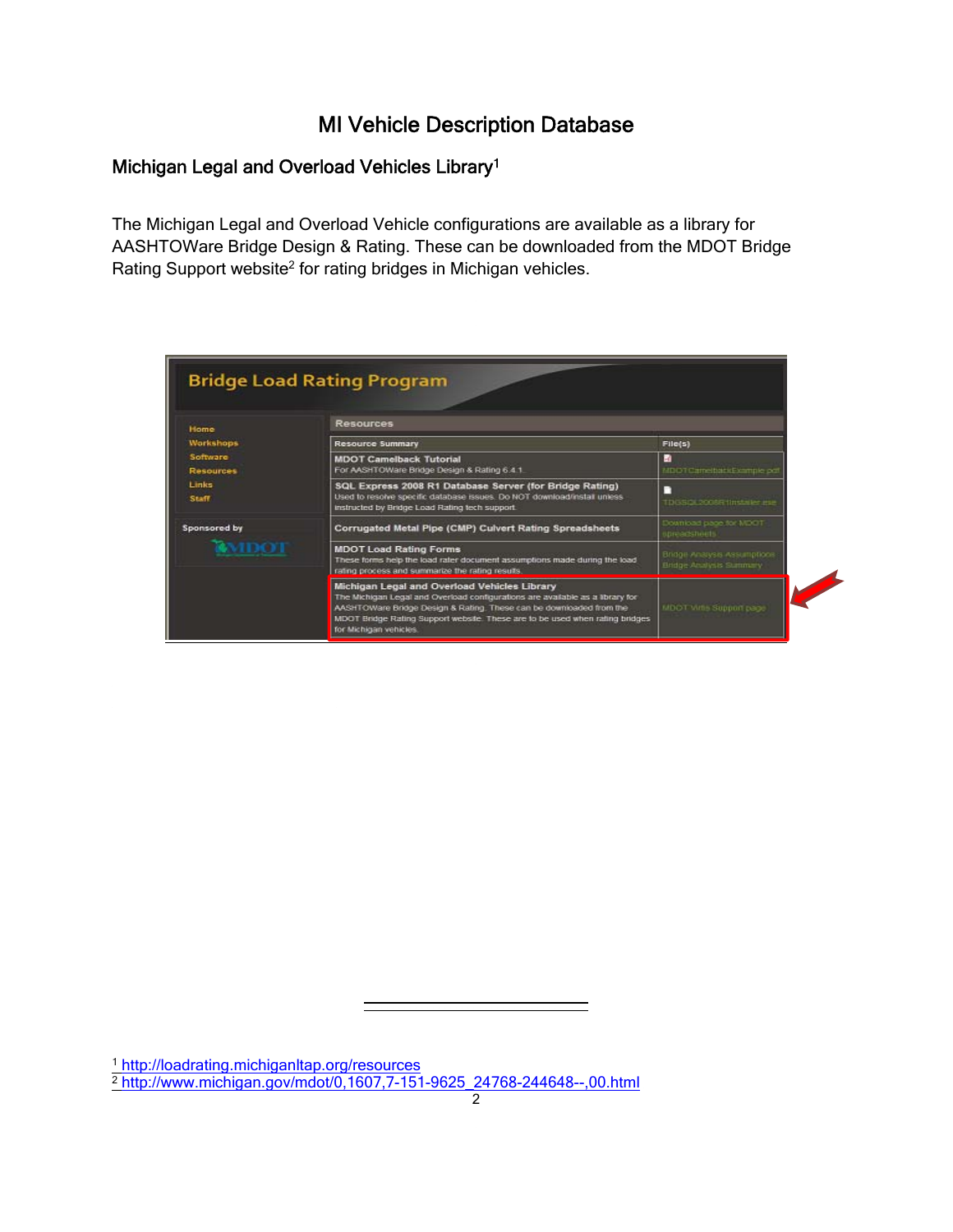# Download the "Library of Michigan – Legal Vehicles and Overload Vehicles XML files."

Download Instructions:

 $\blacksquare$ 

The Michigan Legal and Overload configurations are available as a Virtis library. Click on the zip file link below and choose "Save". Import the library files into your Virtis library after extracting the XML files from the download.

#### Library of Michigan - Legal Vehicles and Overload Vehicles XML files  $\mathbb{Z}^2$ <sup>3</sup> **Department of Transportation** | MDOT Home | Site Map | Contact MDOT | FAQ | State Web Sites Michigan.gov Home Searc **D**Like **V** Tweet print friendly email this page **Doing Business Virtis Support** Forms Contractor Services What is Virtis? Vendor/Consultant Virtis is a comprehensive bridge rating tool developed by AASHTO. For an agency's bridge Services inventory it stores detailed bridge descriptions sufficient for structural analysis and performs this Local Agency Program analysis Passenger **Why use Virtis?** Transportation In an effort to standardize load ratings and improve quality control and oversight, MDOT has Roads and Travel purchased a super-site license of AASHTOWare Virtis. This license will allow local agencies and/or their consultants to obtain a license of the software at no cost. **Rail and Public Transit** I represent a local agency bridge owner in Michigan or am a consultant working directly **Bridges, Borders and** for a local agency in Michigan. How do I obtain a license for Virtis? Ferries As of January 3, 2012, Michigan Technological University's Center for Technology & Training (CTT-MTU) handles all Virtis licensing requests. For more information, please visit **News and Information** http://loadrating.michiganitap.org/BLR-Software **Projects and Programs** How do I get help using Virtis? As of January 3, 2012, Michigan Technological University's Center for Technology & Training (CTT-**Maps and Publications** MTU) provides limited load rating and Virtis support. For questions specific to Virtis, please visit **About MDOT** http://loadrating.michiganltap.org/ For non-Virtis related load rating support, please contact Brad Wagner 517-335-1923 or wagnerb@michigan.gov. Aeronautics Virtis Tutorials - Tutorials are available from AASHTO on the Virtis/Opis Technical Support Site. Sign up for email After receiving a license, you will be given the user name and password. from MDOT! **Download Instructions** The Michigan Legal and Overload configurations are available as a Virtis library. Click on the zip file link below and choose "Save". After extracting the XML files from the download you will be able to import the library files into your Virtis library. Please refer to the tutorials for help with importing a library file . Library of Michigan - Legal Vehicles and Overload Vehicles XML files I

<sup>3</sup> http://www.michigan.gov/documents/mdot/Library\_of\_Michigan\_Vehicles-2\_XML\_Files\_334570\_7.zip

 $\overline{a}$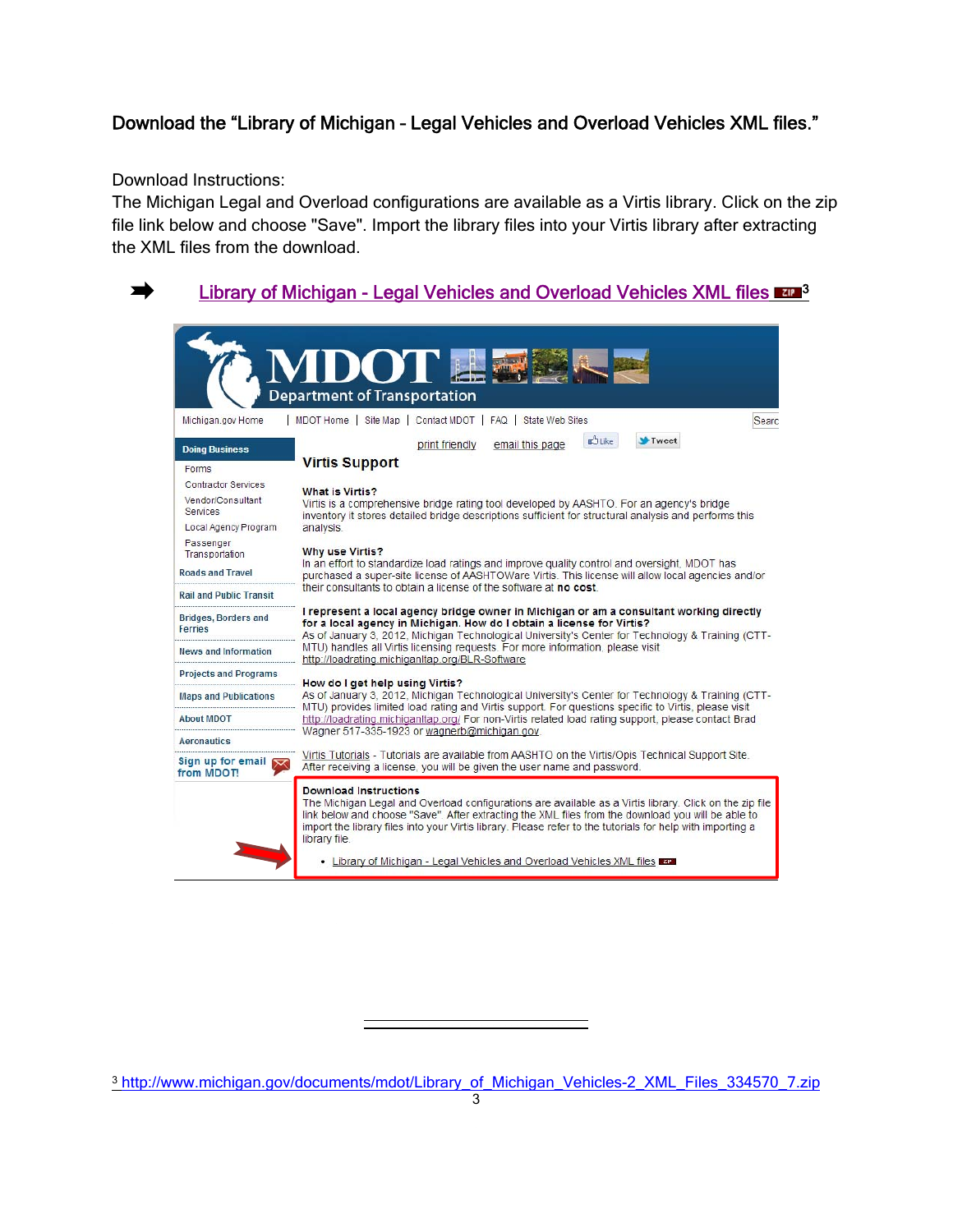#### Import MI Truck Descriptions to AASHTOWare Bridge Rating

Library:

Libraries allow for the description of items that are standardized or used frequently in the description of a bridge or by analysis events. There are two types of libraries, those that are included with installation and those created by the user.

Standard - Items added to database by AASHTO. Standard library items are not editable. Agency - All items added to the library by a user.

#### Library Explorer

Go to Window\Library Explorer to open the Library Explorer Window.

The Library Explorer is used to navigate the various libraries. The tree in the left pane organizes the libraries. The item selected in the tree determines the library items to be listed in the right pane of the window.

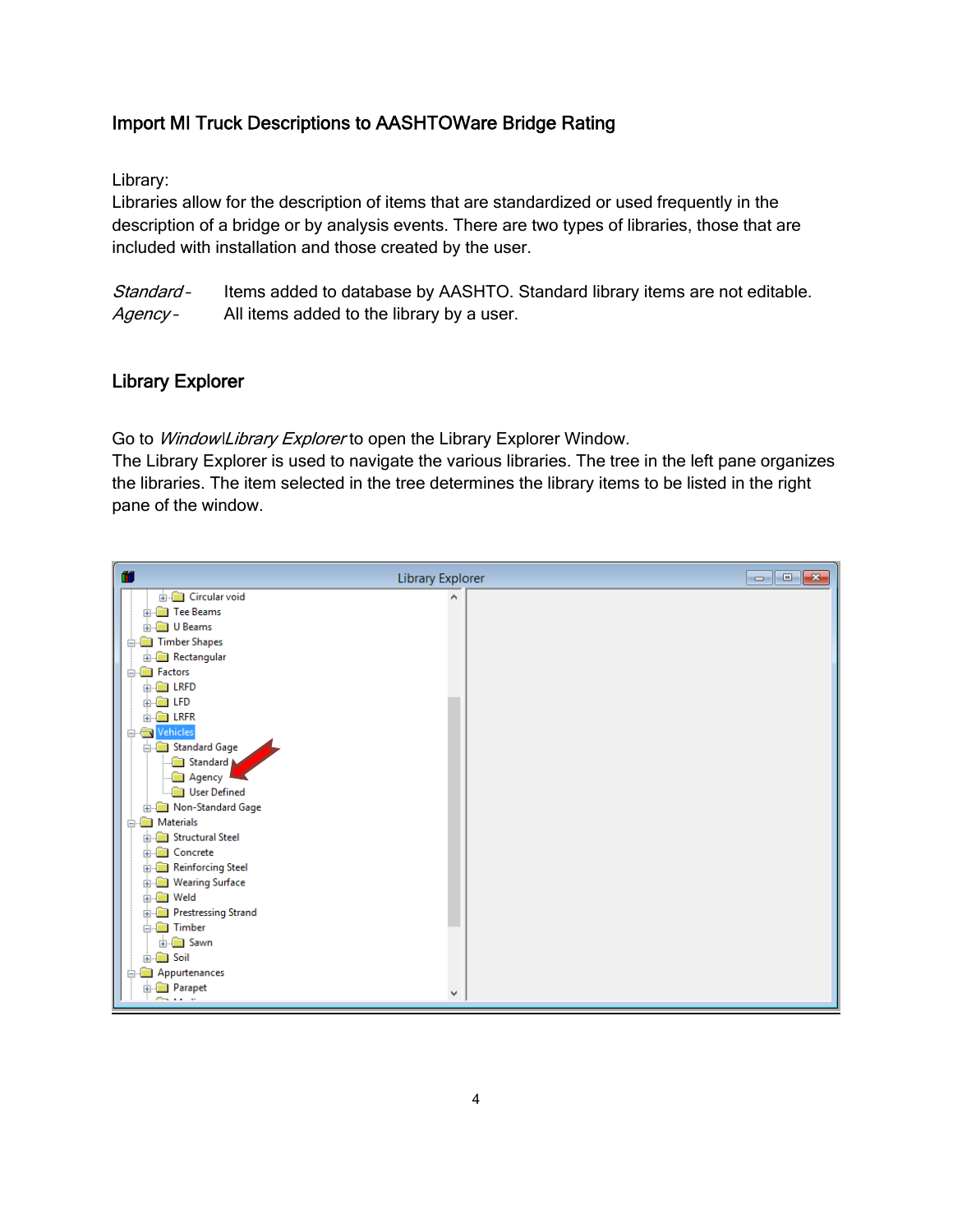Go to File\Import Select "Michigan – Legal Vehicles" (or "Overload Vehicles")

| Library Import                                                                                                                                                                                                                                                                                                                                                                                                                                                                                                                                                                                                                                                                                                                                                                                                                                                                                                            |  |
|---------------------------------------------------------------------------------------------------------------------------------------------------------------------------------------------------------------------------------------------------------------------------------------------------------------------------------------------------------------------------------------------------------------------------------------------------------------------------------------------------------------------------------------------------------------------------------------------------------------------------------------------------------------------------------------------------------------------------------------------------------------------------------------------------------------------------------------------------------------------------------------------------------------------------|--|
| Library Items:<br>Selected to Import:<br>Details:<br><b>Description</b><br><b>LRFD</b><br>Michigan 2 Unit Truck 18-DL A<br>Name<br>$\hat{\phantom{a}}$<br>$\rightarrow$<br>Michigan 2 Unit Truck 18-NL<br>LFD<br>$\langle$<br>Michigan 3 Unit Truck 19-DL<br><b>LRFR</b><br>Michigan 3 Unit Truck 19-NL<br>Vehicles<br>Standard Gage<br>Michigan 3 Unit Truck 20<br>Michigan 3 Unit Truck 21-DL<br>Non-Standard Gage<br>Michigan 3 Unit Truck 21-NL<br>Materials<br><b>Structural Steel</b><br>Michigan 3 Unit Truck 22-DL<br>Michigan 3 Unit Truck 22-NL<br>Concrete<br>Reinforcing Steel<br>Michigan 3 Unit Truck 23-DL<br>Michigan 3 Unit Truck 23-NL<br>Wearing Surface<br>Weld<br>Michigan 3 Unit Truck 24-DL<br>Michigan 3 Unit Truck 24-NL<br>Prestressing Strand<br>Michigan 3 Unit Truck 25-DL<br>Timber<br>$\rightarrow$<br>Michigan 3 Unit Truck 25-NL<br>Sawn<br>Soil<br><<<br>∢<br>v<br>⋗<br>Close<br>Import |  |

Select **XX** to move all MI Truck Descriptions to the "Selected to Import" panel at the right side of the Library Import Window.

Select *Import* to import vehicles to the agency defined standard gage vehicles library.

Repeat previous steps for MI Overload Vehicle Descriptions.

The axle load and spacing configurations for Michigan Legal and Overload Vehicles are now available for inclusion in Bridge Rating® analysis. The next section of the tutorial will guide you through the process to configure the line load factors for LRFR analysis as provided in the Michigan Bridge Analysis Guide4

<sup>4</sup> http://www.michigan.gov/mdot/0,1607,7-151-9625\_24768\_24773-132786--,00.html

 $\overline{a}$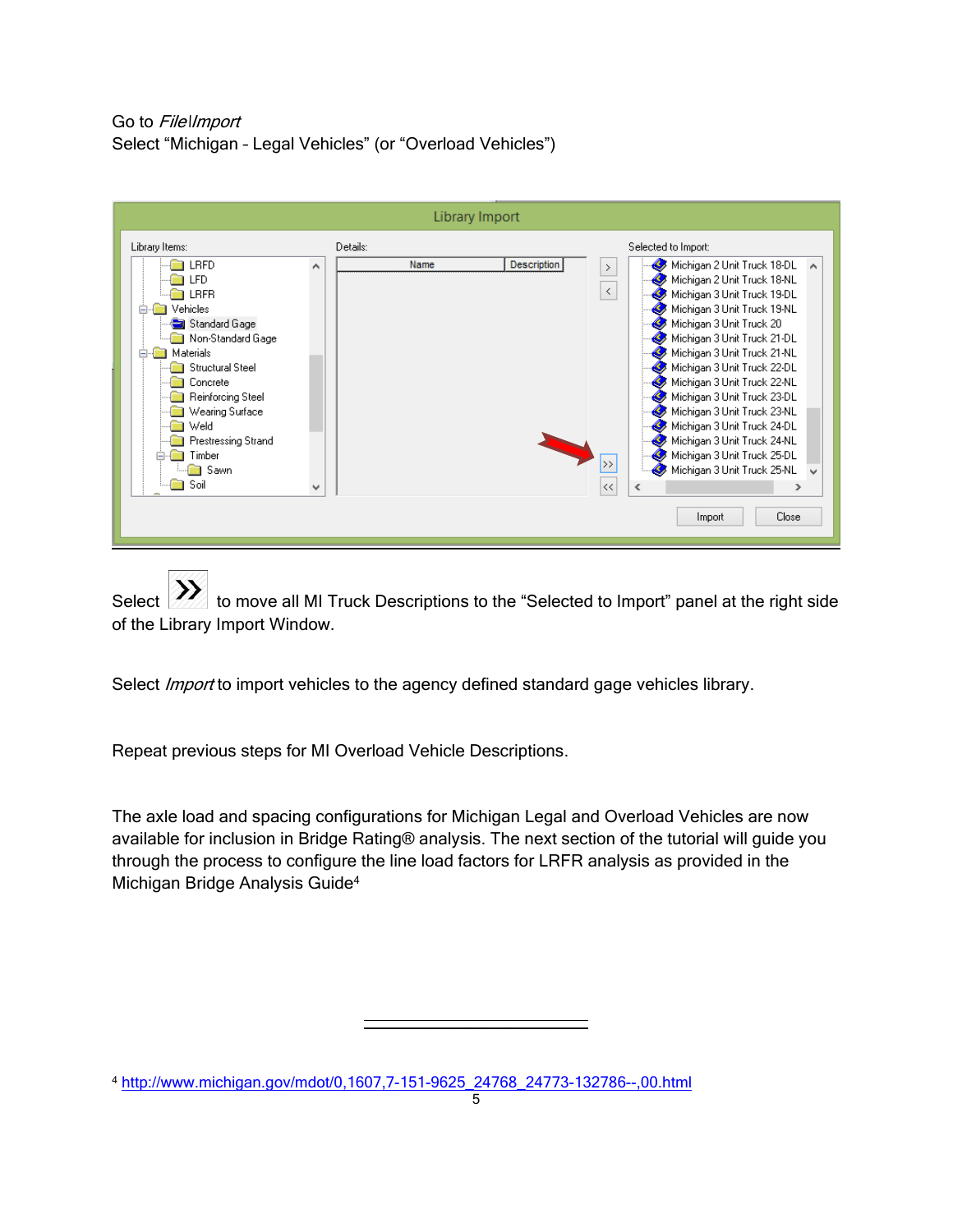# LRFR Load Factor Overrides as per MDOT Bridge Analysis Guide.

Click Analysis Settings and add the appropriate trucks to the Vehicle Summary area. MDOT analyzes LRFR structures for all 28 Michigan vehicles as well as the 20 overload vehicles. The user must determine whether each Michigan vehicle is considered a Legal Vehicle or a Permit Vehicle based on gross vehicle weight. Vehicles less than 100 KPS are considered legal for LRFR analysis, those weighing more than or equal to 100 KPS are considered Permit Vehicles.

| ДD,                                                                                                                                                                                                                                                                                                                                                                                                                                                                                                                                                                                                                                                                                                                                                                 | <b>Analysis Settings</b>                                                                |                                                                         | $\begin{array}{c} \hline \begin{array}{c} \hline \end{array} & \mathbf{0} \end{array} \begin{array}{c} \hline \begin{array}{c} \mathbf{X} \end{array} \end{array}$                                                                                                                                                                                                                                                                                                                                                                                                                                                                                                                                                                                                                                                                                                                           |
|---------------------------------------------------------------------------------------------------------------------------------------------------------------------------------------------------------------------------------------------------------------------------------------------------------------------------------------------------------------------------------------------------------------------------------------------------------------------------------------------------------------------------------------------------------------------------------------------------------------------------------------------------------------------------------------------------------------------------------------------------------------------|-----------------------------------------------------------------------------------------|-------------------------------------------------------------------------|----------------------------------------------------------------------------------------------------------------------------------------------------------------------------------------------------------------------------------------------------------------------------------------------------------------------------------------------------------------------------------------------------------------------------------------------------------------------------------------------------------------------------------------------------------------------------------------------------------------------------------------------------------------------------------------------------------------------------------------------------------------------------------------------------------------------------------------------------------------------------------------------|
| ◯ Design Review<br>● Rating                                                                                                                                                                                                                                                                                                                                                                                                                                                                                                                                                                                                                                                                                                                                         | Rating Method:                                                                          | LRFR                                                                    | $\forall$                                                                                                                                                                                                                                                                                                                                                                                                                                                                                                                                                                                                                                                                                                                                                                                                                                                                                    |
| Analysis Type:<br>Line Girder<br>v<br>Lane/Impact Loading Type:<br>As Requested<br>v<br>Vehicles<br>Output<br>Engine<br>Description<br>Vehicle Selection:<br>⊟- Vehicles<br>白·Standard<br>-- H 15-44<br>H 20-44<br>· HL-93 (SI)<br>- HL-93 (US)<br>- HS 15-44<br>- HS 20 (SI)<br>- HS 20-44<br>- Lane-Type Legal Load<br>- LRFD Fatigue Truck (SI)<br>- LRFD Fatique Truck (US)<br>- NRL<br>- SU4<br>SU5<br>· SU6<br>- SU7<br>Type 3<br>Type 3-3<br>-- Type 3S2<br>⊟⊹Agency<br>Michigan 1 Unit Truck 01-NL and DL<br>Michigan 1 Unit Truck 01-SD<br>Michigan 1 Unit Truck 02-DL<br>Michigan 1 Unit Truck 02-NL<br>Michigan 1 Unit Truck 02-SD<br>Michigan 1 Unit Truck 03<br>Michigan 1 Unit Truck 04<br>Michigan 1 Unit Truck 05-DL<br>Michigan 1 Unit Truck 05-NL | Apply Preference Setting:<br>Traffic Direction:<br>Both directions<br>$\checkmark$<br>۸ | None<br>Add to<br>Permit<br>$\,>$<br>Remove<br>from<br>Analysis<br>$<<$ | $\forall$<br>Advanced<br>Refresh<br>Temporary Vehicles<br>Vehicle Summary:<br>⊟- Rating Vehicles<br>白·LRFR<br>白 Design Load Rating<br><b>⊟</b> -Inventory<br>$-$ HL-93 (US)<br>白 Operating<br>$-$ HL-93 (US)<br>Fatigue<br>白· Legal Load Rating<br>白· Routine<br>Michigan 1 Unit Truck 01-NL and DL<br>Michigan 1 Unit Truck 02-DL<br>Michigan 1 Unit Truck 03<br>Michigan 1 Unit Truck 04<br>Michigan 1 Unit Truck 05-DL<br>Michigan 2 Unit Truck 08-DL<br>Michigan 2 Unit Truck 09-NL and DL<br>Michigan 2 Unit Truck 10-DL<br>Michigan 2 Unit Truck 11-DL<br>Michigan 3 Unit Truck 20<br>Specialized Hauling<br>白 Permit Load Rating<br>Michigan 2 Unit Truck 06-DL<br>Michigan 2 Unit Truck 07-DL<br>Michigan 2 Unit Truck 12-DL<br>Michigan 2 Unit Truck 13-DL<br>Michigan 2 Unit Truck 14<br>Michigan 2 Unit Truck 15-DL<br>Michigan 2 Unit Truck 16-DL<br>Michigan 2 Unit Truck 17-DL |
| Michigan 2 Unit Truck 06-DL<br>Michigan 2 Unit Truck 06-NL<br>Michigan 2 Unit Truck 07-DL<br>Michigan 2 Unit Truck 07-NL<br>Michigan 2 Unit Truck 08-DL                                                                                                                                                                                                                                                                                                                                                                                                                                                                                                                                                                                                             |                                                                                         |                                                                         | Michigan 2 Unit Truck 18-DL<br>Michigan 3 Unit Truck 19-DL<br>Michigan 3 Unit Truck 21-DL<br>Michigan 3 Unit Truck 22-DL<br>Michigan 3 Unit Truck 23-DL                                                                                                                                                                                                                                                                                                                                                                                                                                                                                                                                                                                                                                                                                                                                      |
| Michigan 2 Unit Truck 08-NL<br>Michigan 2 Unit Truck 09-NL and DL<br>Michigan 2 Unit Truck 09-SD<br>Reset<br>Clear<br>Open Template                                                                                                                                                                                                                                                                                                                                                                                                                                                                                                                                                                                                                                 | v<br>Save Template                                                                      |                                                                         | Michigan 3 Unit Truck 24-DL<br>Michigan 3 Unit Truck 25-DL<br>0K<br>Apply<br>Cancel                                                                                                                                                                                                                                                                                                                                                                                                                                                                                                                                                                                                                                                                                                                                                                                                          |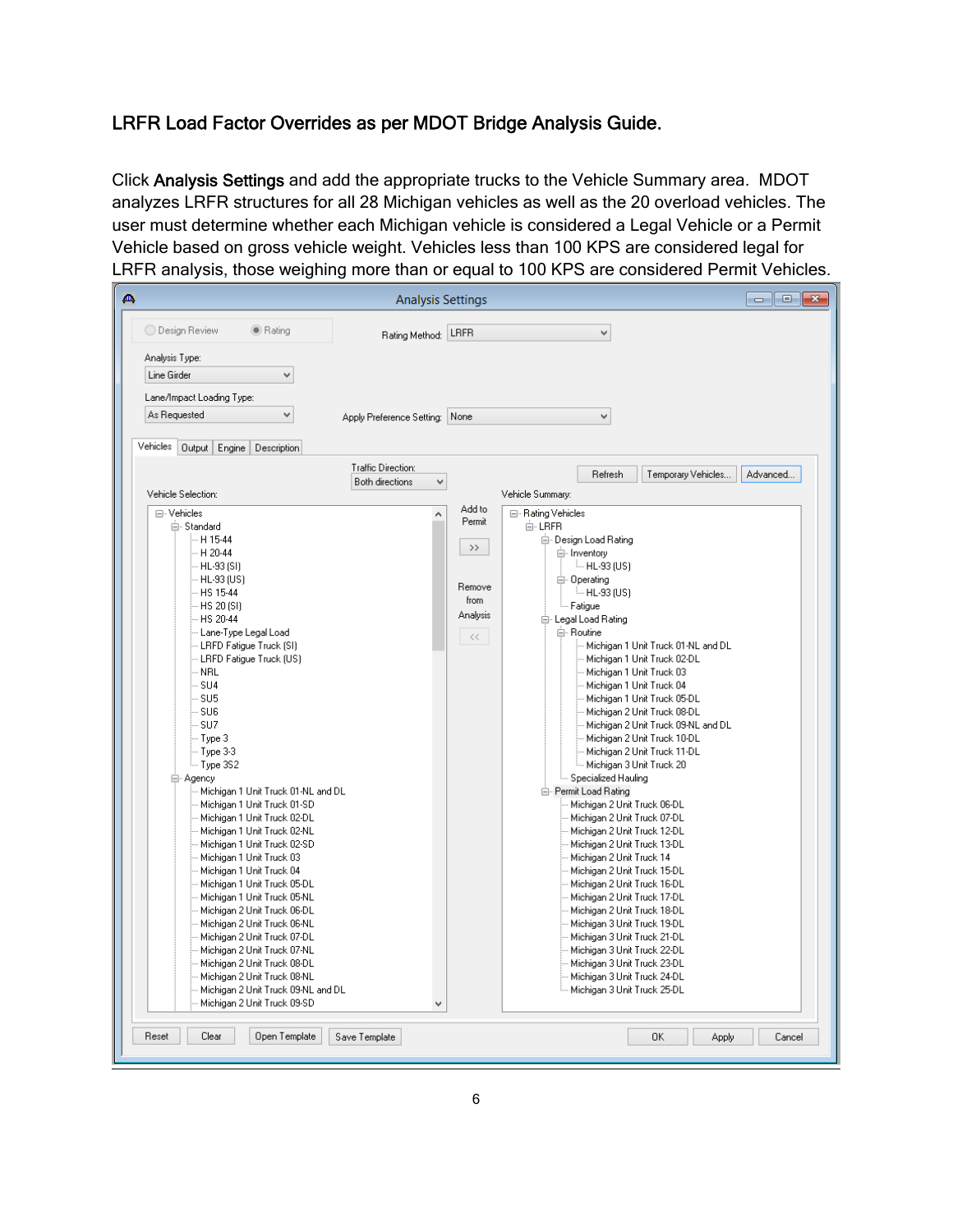Select Advanced from the Analysis Settings Window.

| Scale<br>Factor             | Impact | Single<br>Lane<br>Loaded | Legal<br>Pair | Override                | Legal<br><b>Live Load</b><br>Factor | Frequency                 |  | Loading<br>Condition        | Override                | Permit<br>Live Load<br>Factor | ۸             | 0K<br>Cancel |
|-----------------------------|--------|--------------------------|---------------|-------------------------|-------------------------------------|---------------------------|--|-----------------------------|-------------------------|-------------------------------|---------------|--------------|
| 1                           |        |                          |               |                         |                                     | Single Trip               |  | $\vee$ Mixed with tr $\vee$ |                         |                               |               |              |
| 1                           |        |                          |               | √                       | 1.8                                 | Single Trip               |  | $\vee$ Mixed with tr $\vee$ |                         |                               |               |              |
| 1                           |        |                          |               | ⊽                       | 1.8                                 | Single Trip               |  | $\vee$ Mixed with tr $\vee$ |                         |                               |               |              |
| 1                           |        |                          |               | $\overline{\mathbf{v}}$ | 1.8                                 | Single Trip               |  | $\vee$ Mixed with tr $\vee$ |                         |                               |               |              |
| 1                           |        |                          |               | $\overline{\mathbf{v}}$ | 1.8                                 | <b>Single Trip</b>        |  | $\vee$ Mixed with tr $\vee$ |                         |                               |               |              |
| 1                           |        |                          |               | ⊽                       | 1.75                                | Single Trip               |  | $\vee$ Mixed with tr $\vee$ |                         |                               |               |              |
| 1                           |        |                          |               |                         |                                     | <b>Unlimited Crossing</b> |  | $\vee$ Mixed with tr $\vee$ | ▿                       | 1.54                          |               |              |
| 1                           |        |                          |               |                         |                                     | <b>Unlimited Crossing</b> |  | $\vee$ Mixed with tr $\vee$ | √                       | 1.39                          |               |              |
| 1                           |        |                          |               | $\overline{\mathbf{v}}$ | 1.65                                | <b>Single Trip</b>        |  | $\vee$ Mixed with tr $\vee$ |                         |                               |               |              |
| 1                           |        |                          |               | $\overline{\mathbf{v}}$ | 1.8                                 | Single Trip               |  | $\vee$ Mixed with tr $\vee$ |                         |                               |               |              |
| 1                           |        |                          |               | $\overline{\mathbf{v}}$ | 1.8                                 | Single Trip               |  | $\vee$ Mixed with tr $\vee$ |                         |                               |               |              |
| 1                           |        |                          |               | ⊽                       | 1.76                                | Single Trip               |  | $\vee$ Mixed with tr $\vee$ |                         |                               |               |              |
| 1                           |        |                          |               |                         |                                     | <b>Unlimited Crossing</b> |  | $\vee$ Mixed with tr $\vee$ | √                       | 1.41                          |               |              |
| 1                           |        |                          |               |                         |                                     | <b>Unlimited Crossing</b> |  | $\vee$ Mixed with tr $\vee$ | $\overline{\mathbf{v}}$ | 1.35                          |               |              |
| 1                           |        |                          |               |                         |                                     | <b>Unlimited Crossing</b> |  | $\vee$ Mixed with tr $\vee$ | ⊽                       | 1.31                          | ٧             |              |
| $\,<$                       |        |                          |               |                         |                                     |                           |  |                             |                         |                               | $\rightarrow$ |              |
| Permit lane load:<br>kip/ft |        |                          |               |                         |                                     |                           |  |                             |                         |                               |               |              |

Change the frequency to Unlimited Crossing, leave the loading condition as Mixed w/ Traffic, and check Override for the Permit Vehicles. Enter the load factor,  $\gamma_{LL}$  as appropriate per the MDOT BAG for all Vehicles (Table 4a-1 for this example included for your reference on page 10 of this document). Repeat this process for Legal Vehicles.

It is useful to save truck templates so these steps do not have to be repeated. Once the trucks are in the Vehicle Summary area and the settings have been modified in the Advanced tab, you can select Save Template for ease of use in the future. Click OK, then analyze the structure.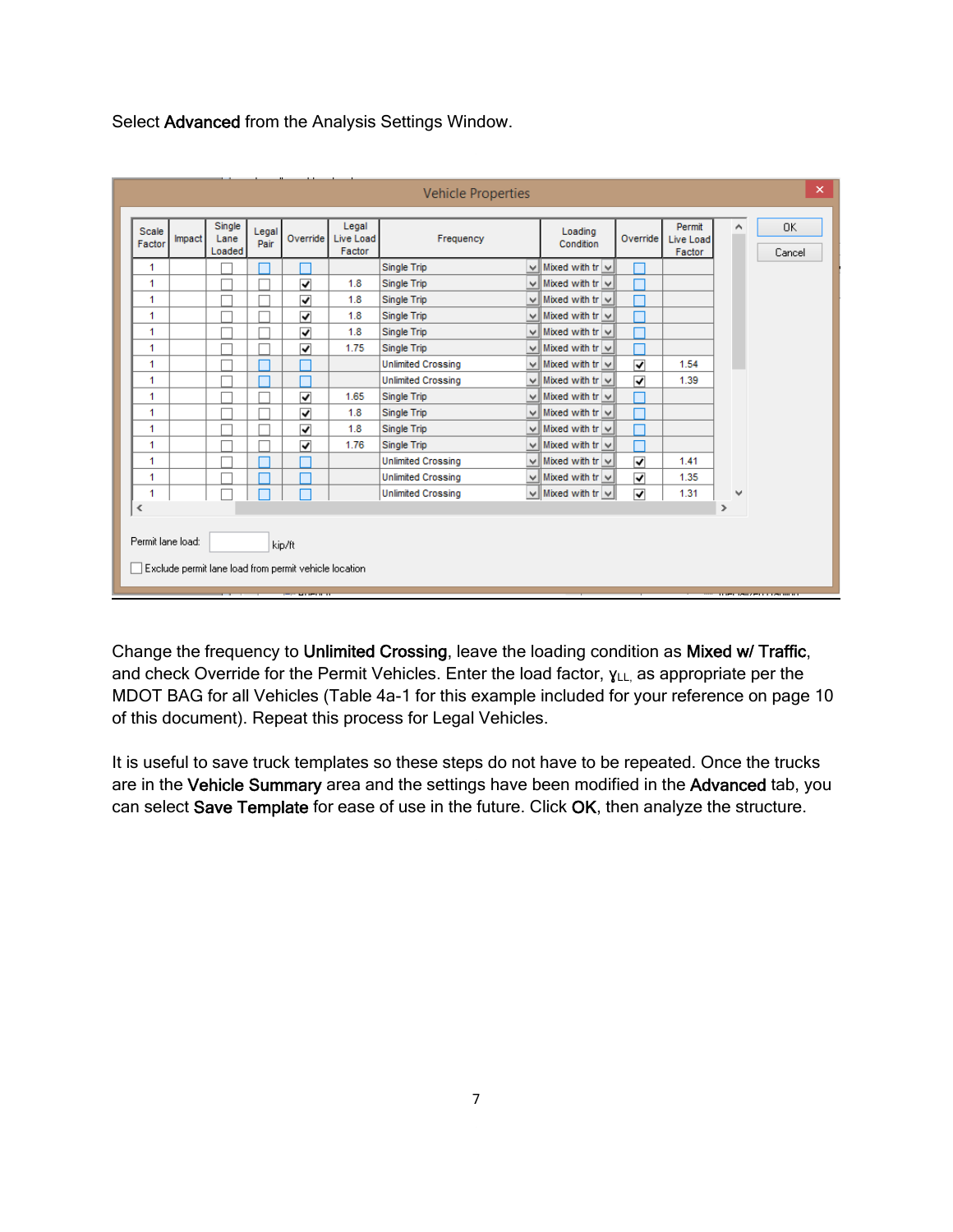### Load and Resistance Factor Rating (LRFR)

Similar to LFR, there are four categories of bridge rating for Load and Resistance Factor Rating (LRFR). These four categories use three different groups of live loads.

Federal Inventory Rating (also called Design Load Rating at Inventory Level)

- 1. HL-93 loading
- 2. This load rating is sometimes referred to as a "screening" level for other states, however, some Michigan Legal Loads exceed this design loading and therefore the Legal Load Rating should always be calculated.
- 3. As many lanes may be loaded as is required to produce the maximum desired effect
- 4. This rating is performed at the Inventory level

Federal Operating Rating (also called Design Load Rating at Operating Level)

- 1. HL-93 loading
- 2. As many lanes may be loaded as is required to produce the maximum desired effect
- 3. This rating is performed at the Operating level

Michigan Operating Rating (Legal or Posting Load Rating)

- 1. The controlling legal vehicle of the 28 different legal loads. Different vehicles may control different load effects (such as shear or moment). The truck that is recorded should be the truck that produces the lowest load factor for all limit states.
- 2. The Live Load Factor,  $\gamma_{LL}$ , to be used for the Strength I and II Limit States varies based on the Average Daily Truck Traffic (ADTT) of the structure and the weight of the truck being analyzed. See MDOT Research Report R-15115 for more information on the variable load factor. Tables 4a-1 through 4a-3 summarize the Live Load Factors for the Strength I and II Limit States. The Load Factor may be interpolated for a specific ADTT.
- 3. The Live Load Factor to be used for the Service II Limit State varies based on the weight of the truck being analyzed. Trucks with a Gross Vehicle Weight (GVW) less than 100 kip use a Load Factor of 1.3. Trucks with a GVW greater than or equal to 100-kip use a Load Factor of 1.0 for Service II.
- 4. As many lanes may be loaded as is required to produce the maximum desired effect.
- 5. The loading configuration of Legal Loads varies for moments and shear at interior supports as well as for span lengths greater than 200-ft. Table 4a-7 summarizes the loading configurations required to analyze Legal Loads. Spans greater than 400-ft require site-specific analysis. A research project is currently in progress to find the appropriate loading configurations for spans between 200-ft and 400-ft and to develop site-specific analysis criteria for spans greater than 400-ft (10-3-2008).
- 6. The analyst must determine if Normal, Designated, or Special Designated loading applies.
- 7. If posting is required, the lightest Posting Loads for each category (1 unit, 2 unit, and 3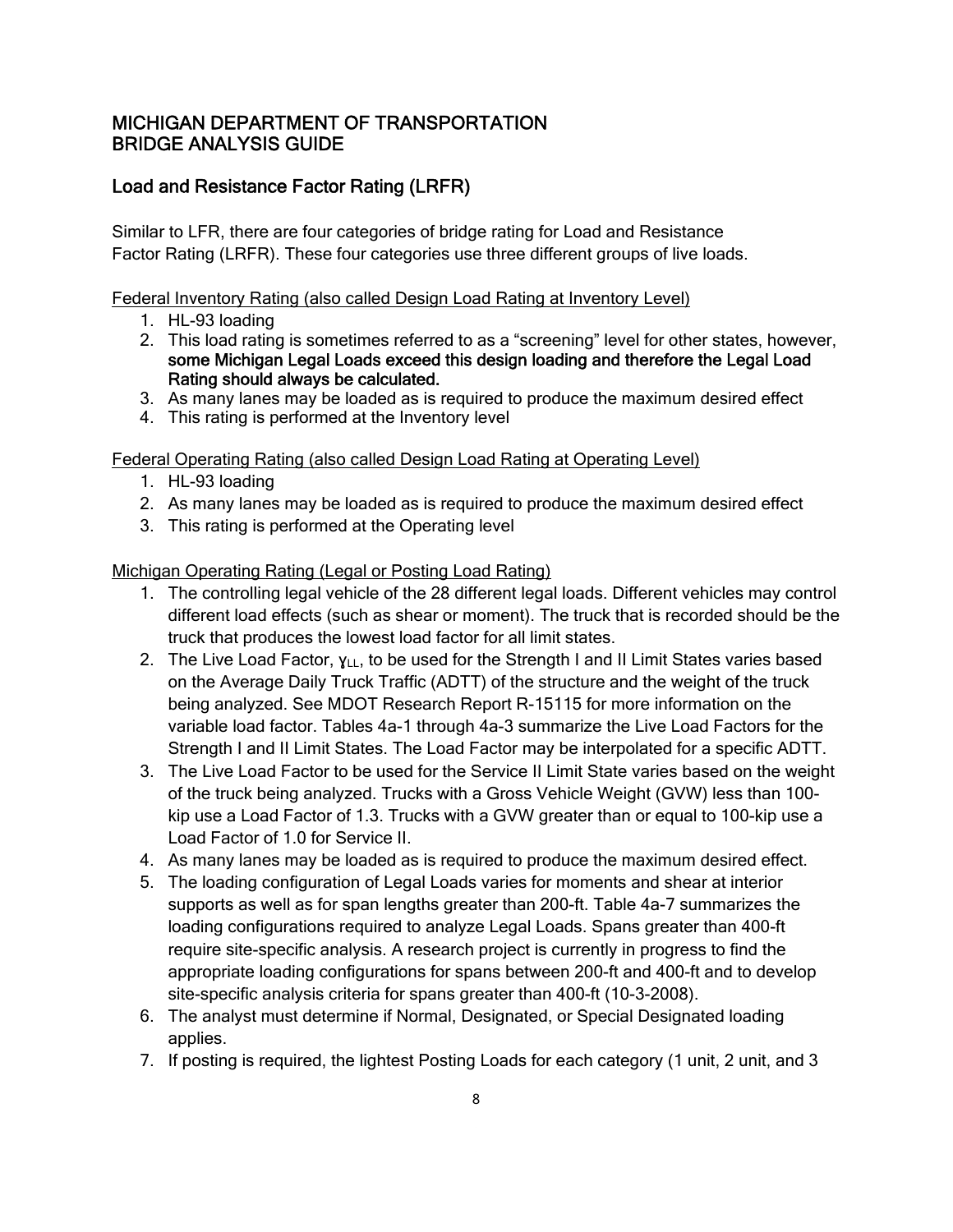unit) must be calculated

8. If all vehicles in a particular category (1-unit, 2-unit, 3-unit) can be safely carried by a bridge, the Posting Load will be the largest legal load in that category

#### MICHIGAN DEPARTMENT OF TRANSPORTATION BRIDGE ANALYSIS GUIDE

#### Permit Load Rating

- 1. This capacity rating is used when a request has been made to transport a load that is not included in the Michigan legal loads
- 2. There are two levels of Permits identified in LRFR. See Table 6A.4.5.4.2a-1 of the AASHTO Manual for Bridge Evaluation6 (MBE) for more information. Routine Permits are annual or unlimited permits that are allowed to mix with traffic. Special or Limited Crossings are limited to less than 100 crossings and may or may not be escorted to prevent other vehicles on the structure.
- 3. Routine Permits should use Strength Limit State Live Load factors,  $y_{LL}$ , as identified in MDOT Research Report R-1511 and as given in Tables 4a-4 through 4a-6, based upon ADTT and GVW. The load factor may be interpolated for a specific ADTT. These permits are based on as many lanes loaded as would produce the maximum effect.
- 4. Special or Limited Crossing Permits may use the Strength Limit State Live Load factors given in Table 6A.4.5.4.2a-1 of the MBE. These permits are based on single lane loading.
- 5. The Live Load Factor to be used for the Service II Limit State varies based on the weight of the truck being analyzed. Trucks with a Gross Vehicle Weight (GVW) less than 100 kip use a Load Factor of 1.3. Trucks with a GVW greater than or equal to 100-kip use a Load Factor of 1.0 for Service II Limit State.
- 6. See Chapter 8 of the BAG for a chart illustrating the more common permit type vehicle configurations
- 7. See Chapter 10 of the BAG for tables for all maximum moments and shears for the more common permit type vehicle configurations, for simple span lengths between 5-ft and 300-ft
- 8. The loading configuration of Legal Loads varies for moments and shear at interior supports as well as for span lengths greater than 200-ft. Table A-9 summarizes the loading configurations required to analyze Permit Loads. Spans greater than 400-ft require site-specific analysis. A research project is currently in progress to find the appropriate loading configurations for spans between 200-ft and 400-ft and to develop site-specific analysis criteria for spans greater than 400-ft (10-3-2008).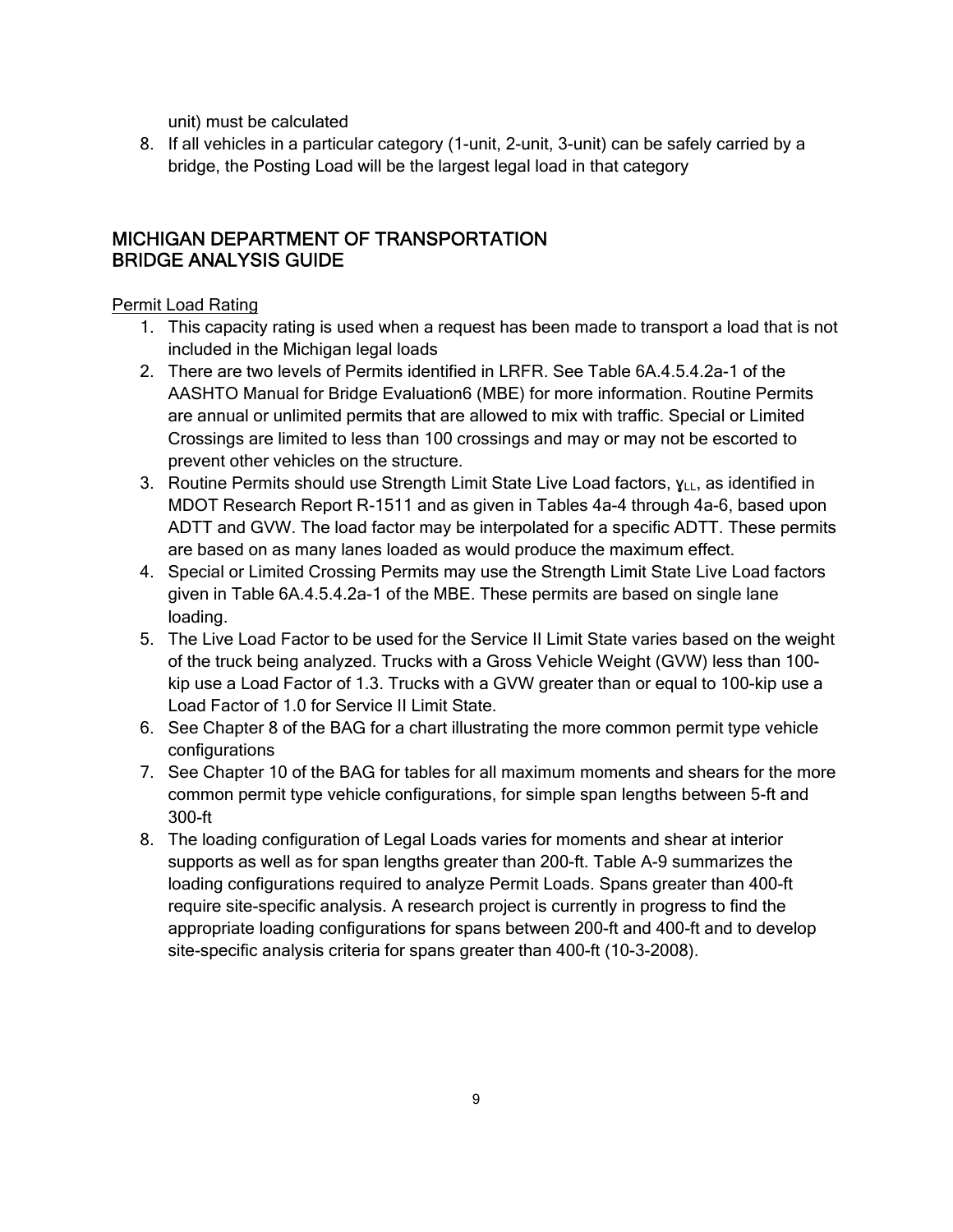|                         |            |                |                   |                           | Michigan Legal Vehicle Load Factors for Strength Limit States, 5000 ADTT |                            |
|-------------------------|------------|----------------|-------------------|---------------------------|--------------------------------------------------------------------------|----------------------------|
|                         |            | Normal Loading |                   | <b>Designated Loading</b> |                                                                          | Special Designated Loading |
|                         |            | Load Factor,   |                   | Load Factor,              |                                                                          | Load Factor,               |
| <b>Truck</b>            | GVW (kips) | YLL            | <b>GVW</b> (kips) | <b>YLL</b>                | GVW (kips)                                                               | <b>YLL</b>                 |
| 1                       | 33.4       | 1.80           | 33.4              | 1.80                      | 39.0                                                                     | 1.80                       |
| $\overline{2}$          | 41.4       | 1.80           | 47.4              | 1.80                      | 45.4                                                                     | 1.80                       |
| 3                       | 54.4       | 1.80           | 54.4              | 1.80                      | 54.4                                                                     | 1.80                       |
| $\overline{\mathbf{4}}$ | 67.4       | 1.80           | 67.4              | 1.80                      | 67.4                                                                     | 1.80                       |
| 5                       | 78.0       | 1.80           | 84.0              | 1.75                      | 84.0                                                                     | 1.75                       |
| 6                       | 95.4       | 1.61           | 101.4             | 1.54                      | 101.4                                                                    | 1.54                       |
| $\overline{7}$          | 113.4      | 1.44           | 119.4             | 1,39                      | 119.4                                                                    | 1.39                       |
| 8                       | 85.4       | 1.73           | 91.4              | 1.65                      | 91.4                                                                     | 1.65                       |
| 9                       | 51.4       | 1.80           | 51.4              | 1.80                      | 49.5                                                                     | 1.80                       |
| 10                      | 59.4       | 1.80           | 65.4              | 1.80                      | 56.4                                                                     | 1.80                       |
| 11                      | 77.4       | 1.80           | 83.4              | 1.76                      | 67.1                                                                     | 1.80                       |
| 12                      | 111.4      | 1.45           | 117.4             | 1.41                      | 117.4                                                                    | 1.41                       |
| 13                      | 119.4      | 1.39           | 125.4             | 1.35                      | 125.4                                                                    | 1.35                       |
| 14                      | 132.4      | 1.31           | 132.4             | 1.31                      | 132.4                                                                    | 1.31                       |
| 15                      | 137.4      | 1.28           | 143.3             | 1.25                      | 143.3                                                                    | 1.25                       |
| 16                      | 132.4      | 1.31           | 138.4             | 1.28                      | 138.4                                                                    | 1.28                       |
| 17                      | 145.4      | 1.24           | 151.4             | 1.21                      | 151.4                                                                    | 1.21                       |
| 18                      | 148.0      | 1.23           | 154.0             | 1.20                      | 154.0                                                                    | 1.20                       |
| 19                      | 111.4      | 1.45           | 117.4             | 1.41                      | 117.4                                                                    | 1.41                       |
| 20                      | 87.4       | 1.71           | 87.4              | 1.71                      | 87.4                                                                     | 1.71                       |
| 21                      | 145.4      | 1.24           | 151.4             | 1.21                      | 151.4                                                                    | 1.21                       |
| 22                      | 155.4      | 1.20           | 161.4             | 1.17                      | 161.4                                                                    | 1.17                       |
| 23                      | 148.0      | 1.23           | 154.0             | 1.20                      | 154.0                                                                    | 1.20                       |
| 24                      | 116.0      | 1.42           | 122.0             | 1.37                      | 122.0                                                                    | 1.37                       |
| 25                      | 158.0      | 1.18           | 164.0             | 1.16                      | 164.0                                                                    | 1.16                       |
| 26                      | 50.0       | 1.80           | 50.0              | 1.80                      | 50.0                                                                     | 1.80                       |
| 27                      | 72.0       | 1.80           | 72.0              | 1.80                      | 72.0                                                                     | 1.80                       |
| 28                      | 80.0       | 1.80           | 80.0              | 1.80                      | 80.0                                                                     | 1.80                       |

Table 4a-1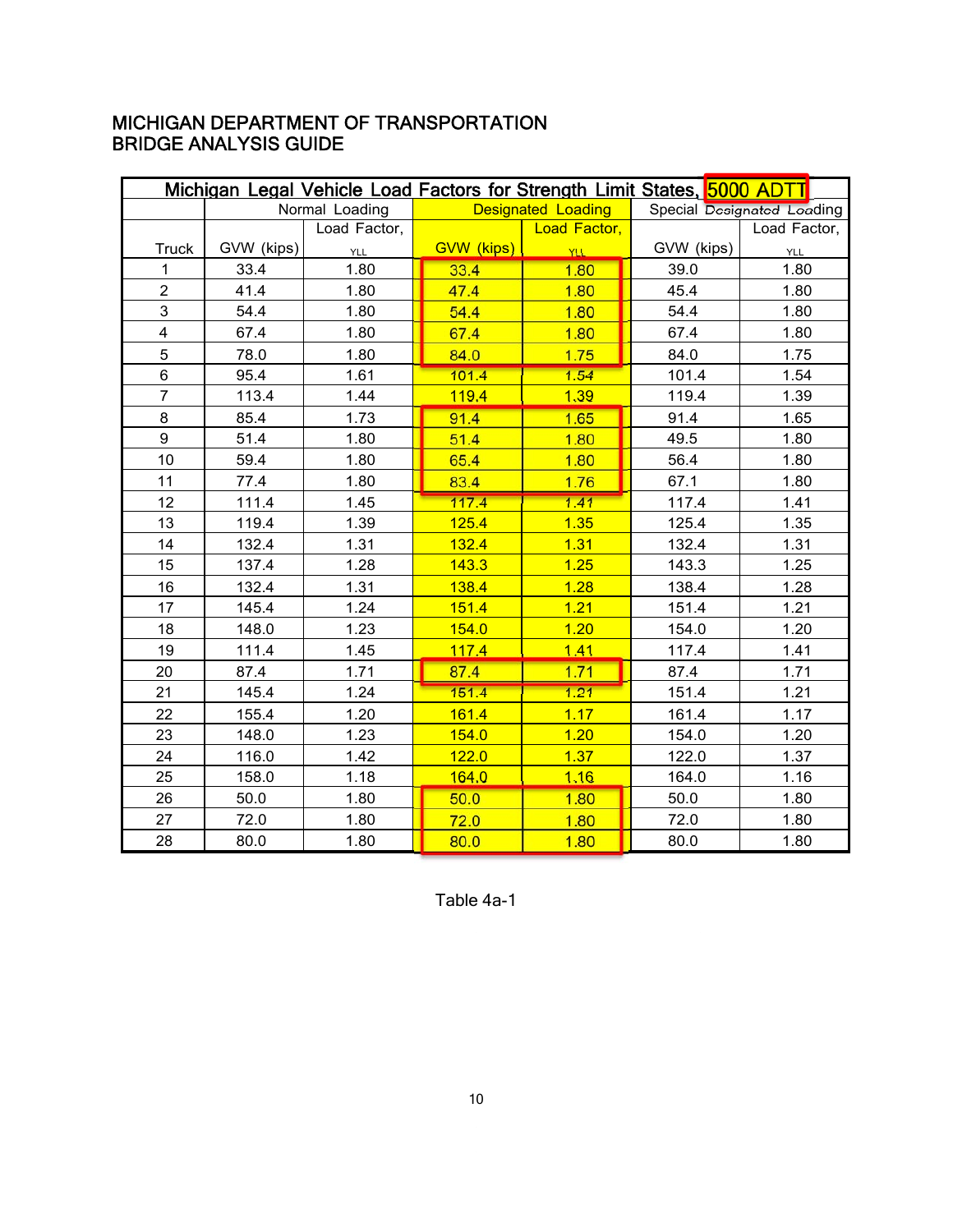|                         |            | Michigan Legal Vehicle Load Factors for Strength Limit States, 1000 ADTT |            |                    |            |                            |
|-------------------------|------------|--------------------------------------------------------------------------|------------|--------------------|------------|----------------------------|
|                         |            | Normal Loading                                                           |            | Designated Loading |            | Special Designated Loading |
|                         |            | Load Factor,                                                             |            | Load Factor,       |            | Load Factor,               |
| <b>Truck</b>            | GVW (kips) | <b>YLL</b>                                                               | GVW (kips) | <b>YLL</b>         | GVW (kips) | YLL                        |
| 1                       | 33.4       | 1.65                                                                     | 33.4       | 1.65               | 39.0       | 1.65                       |
| $\overline{2}$          | 41.4       | 1.65                                                                     | 47.4       | 1.65               | 45.4       | 1.65                       |
| 3                       | 54.4       | 1.65                                                                     | 54.4       | 1.65               | 54.4       | 1.65                       |
| $\overline{\mathbf{4}}$ | 67.4       | 1.65                                                                     | 67.4       | 1.65               | 67.4       | 1.65                       |
| 5                       | 78.0       | 1.65                                                                     | 84.0       | 1.65               | 84.0       | 1.65                       |
| 6                       | 95.4       | 1.57                                                                     | 101.4      | 1.51               | 101.4      | 1.51                       |
| $\overline{7}$          | 113.4      | 1.40                                                                     | 119.4      | 1.36               | 119.4      | 1.36                       |
| 8                       | 85.4       | 1.65                                                                     | 91.4       | 1.61               | 91.4       | 1.61                       |
| 9                       | 51.4       | 1.65                                                                     | 51.4       | 1.65               | 49.5       | 1.65                       |
| 10                      | 59.4       | 1.65                                                                     | 65.4       | 1.65               | 56.4       | 1.65                       |
| 11                      | 77.4       | 1.65                                                                     | 83.4       | 1.65               | 67.1       | 1.65                       |
| 12                      | 111.4      | 1.42                                                                     | 117.4      | 1.37               | 117.4      | 1.37                       |
| 13                      | 119.4      | 1.36                                                                     | 125.4      | 1.32               | 125.4      | 1.32                       |
| 14                      | 132.4      | 1.28                                                                     | 132.4      | 1.28               | 132.4      | 1.28                       |
| 15                      | 137.4      | 1.25                                                                     | 143.3      | 1.22               | 143.3      | 1.22                       |
| 16                      | 132.4      | 1.28                                                                     | 138.4      | 1.25               | 138.4      | 1.25                       |
| 17                      | 145.4      | 1.21                                                                     | 151.4      | 1.19               | 151.4      | 1.19                       |
| 18                      | 148.0      | 1.20                                                                     | 154.0      | 1.18               | 154.0      | 1.18                       |
| 19                      | 111.4      | 1.42                                                                     | 117.4      | 1.37               | 117.4      | 1.37                       |
| 20                      | 87.4       | 1.65                                                                     | 87.4       | 1.65               | 87.4       | 1.65                       |
| 21                      | 145.4      | 1.21                                                                     | 151.4      | 1.19               | 151.4      | 1.19                       |
| 22                      | 155.4      | 1.17                                                                     | 161.4      | 1.15               | 161.4      | 1.15                       |
| 23                      | 148.0      | 1.20                                                                     | 154.0      | 1.18               | 154.0      | 1.18                       |
| 24                      | 116.0      | 1.38                                                                     | 122.0      | 1.34               | 122.0      | 1.34                       |
| 25                      | 158.0      | 1.16                                                                     | 164.0      | 1.14               | 164.0      | 1.14                       |
| 26                      | 50.0       | 1.65                                                                     | 50.0       | 1.65               | 50.0       | 1.65                       |
| 27                      | 72.0       | 1.65                                                                     | 72.0       | 1.65               | 72.0       | 1.65                       |
| 28                      | 80.0       | 1.65                                                                     | 80.0       | 1.65               | 80.0       | 1.65                       |

Table 4a-2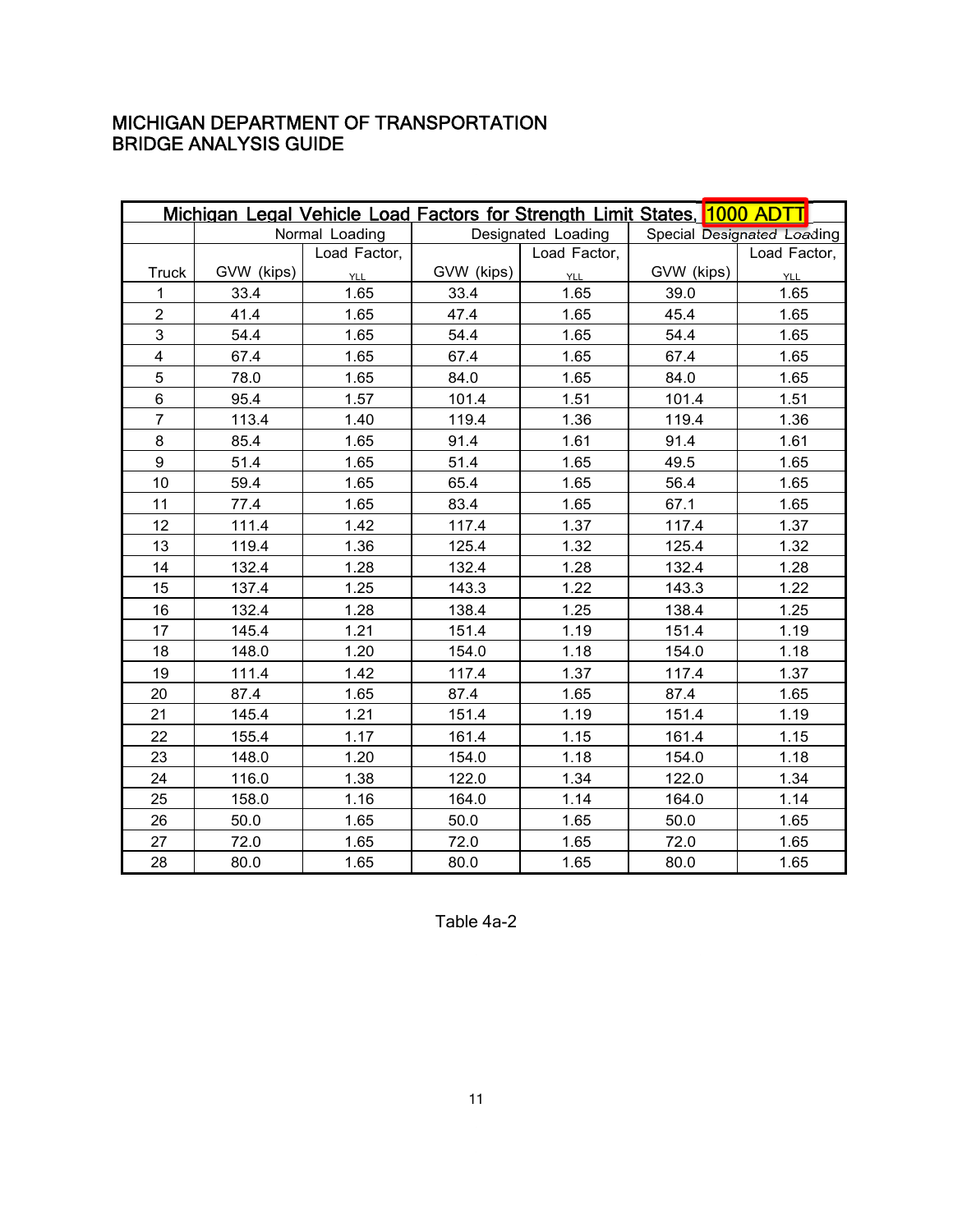|                         |            | Michigan Legal Vehicle Load Factors for Strength Limit States, 100 ADTT |            |                    |            |                            |
|-------------------------|------------|-------------------------------------------------------------------------|------------|--------------------|------------|----------------------------|
|                         |            | Normal Loading                                                          |            | Designated Loading |            | Special Designated Loading |
|                         |            | Load Factor,                                                            |            | Load Factor,       |            | Load Factor,               |
| <b>Truck</b>            | GVW (kips) | YLL                                                                     | GVW (kips) | <b>YLL</b>         | GVW (kips) | <b>YLL</b>                 |
| 1                       | 33.4       | 1.40                                                                    | 33.4       | 1.40               | 39.0       | 1.40                       |
| $\overline{2}$          | 41.4       | 1.40                                                                    | 47.4       | 1.40               | 45.4       | 1.40                       |
| 3                       | 54.4       | 1.40                                                                    | 54.4       | 1.40               | 54.4       | 1.40                       |
| $\overline{\mathbf{4}}$ | 67.4       | 1.40                                                                    | 67.4       | 1.40               | 67.4       | 1.40                       |
| 5                       | 78.0       | 1.40                                                                    | 84.0       | 1.40               | 84.0       | 1.40                       |
| 6                       | 95.4       | 1.40                                                                    | 101.4      | 1.40               | 101.4      | 1.40                       |
| $\overline{7}$          | 113.4      | 1.35                                                                    | 119.4      | 1.31               | 119.4      | 1.31                       |
| 8                       | 85.4       | 1.40                                                                    | 91.4       | 1.40               | 91.4       | 1.40                       |
| 9                       | 51.4       | 1.40                                                                    | 51.4       | 1.40               | 49.5       | 1.40                       |
| 10                      | 59.4       | 1.40                                                                    | 65.4       | 1.40               | 56.4       | 1.40                       |
| 11                      | 77.4       | 1.40                                                                    | 83.4       | 1.40               | 67.1       | 1.40                       |
| 12                      | 111.4      | 1.36                                                                    | 117.4      | 1.32               | 117.4      | 1.32                       |
| 13                      | 119.4      | 1.31                                                                    | 125.4      | 1.27               | 125.4      | 1.27                       |
| 14                      | 132.4      | 1.23                                                                    | 132.4      | 1.23               | 132.4      | 1.23                       |
| 15                      | 137.4      | 1.21                                                                    | 143.3      | 1.18               | 143.3      | 1.18                       |
| 16                      | 132.4      | 1.23                                                                    | 138.4      | 1.20               | 138.4      | 1.20                       |
| 17                      | 145.4      | 1.17                                                                    | 151.4      | 1.14               | 151.4      | 1.14                       |
| 18                      | 148.0      | 1.16                                                                    | 154.0      | 1.13               | 154.0      | 1.13                       |
| 19                      | 111.4      | 1.36                                                                    | 117.4      | 1.32               | 117.4      | 1.32                       |
| 20                      | 87.4       | 1.40                                                                    | 87.4       | 1.40               | 87.4       | 1.40                       |
| 21                      | 145.4      | 1.17                                                                    | 151.4      | 1.14               | 151.4      | 1.14                       |
| 22                      | 155.4      | 1.13                                                                    | 161.4      | 1.11               | 161.4      | 1.11                       |
| 23                      | 148.0      | 1.16                                                                    | 154.0      | 1.13               | 154.0      | 1.13                       |
| 24                      | 116.0      | 1.33                                                                    | 122.0      | 1.29               | 122.0      | 1.29                       |
| 25                      | 158.0      | 1.12                                                                    | 164.0      | 1.10               | 164.0      | 1.10                       |
| 26                      | 50.0       | 1.40                                                                    | 50.0       | 1.40               | 50.0       | 1.40                       |
| 27                      | 72.0       | 1.40                                                                    | 72.0       | 1.40               | 72.0       | 1.40                       |
| 28                      | 80.0       | 1.40                                                                    | 80.0       | 1.40               | 80.0       | 1.40                       |

Table 4a-3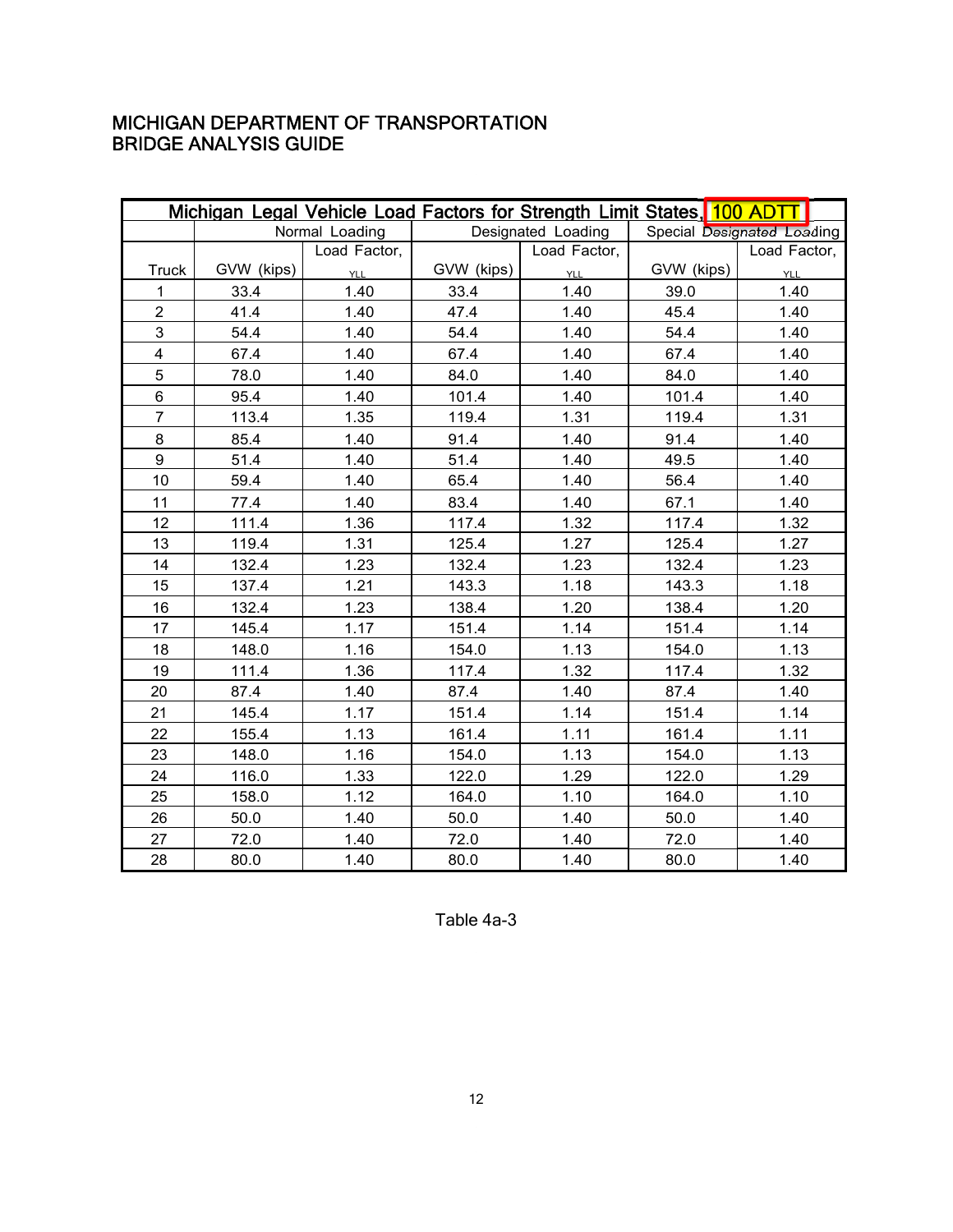|                | Overload Class Vehicle Load Factors for Strength Limit States, Annual Permits, 5000 ADTT |              |            |              |            |              |
|----------------|------------------------------------------------------------------------------------------|--------------|------------|--------------|------------|--------------|
|                | Class A                                                                                  |              | Class B    |              | Class C    |              |
|                |                                                                                          | Load Factor, |            | Load Factor, |            | Load Factor, |
| <b>Truck</b>   | GVW (kips)                                                                               | $J_{LL}$     | GVW (kips) | $J_{LL}$     | GVW (kips) | $J_{LL}$     |
| 1              | 120.0                                                                                    | 1.39         | 120.0      | 1.39         | 120.0      | 1.39         |
| $\overline{2}$ | 120.0                                                                                    | 1.39         | 120.0      | 1.39         | 120.0      | 1.39         |
| 3              | 120.0                                                                                    | 1.39         | 118.0      | 1.40         | 114.0      | 1.43         |
| 4              | 120.0                                                                                    | 1.39         | 108.0      | 1.48         | 98.0       | 1.58         |
| 5              | 120.0                                                                                    | 1.39         | 104.0      | 1.52         | 88.0       | 1.70         |
| 6              | 126.0                                                                                    | 1.35         | 108.0      | 1.48         | 90.0       | 1.67         |
| $\overline{7}$ | 138.0                                                                                    | 1.28         | 114.0      | 1.43         | 93.0       | 1.64         |
| 8              | 149.6                                                                                    | 1.22         | 127.6      | 1.34         | 105.6      | 1.50         |
| 9              | 158.4                                                                                    | 1.18         | 129.6      | 1.33         | 105.6      | 1.50         |
| 10             | 177.0                                                                                    | 1.12         | 146.4      | 1.24         | 122.0      | 1.37         |
| 11             | 180.0                                                                                    | 1.11         | 159.0      | 1.18         | 138.0      | 1.28         |
| 12             | 190.6                                                                                    | 1.10         | 160.2      | 1.18         | 134.4      | 1.30         |
| 13             | 195.0                                                                                    | 1.10         | 168.8      | 1.14         | 147.4      | 1.23         |
| 14             | 211.2                                                                                    | 1.10         | 179.2      | 1.11         | 153.6      | 1.20         |
| 15             | 238.0                                                                                    | 1.10         | 204.0      | 1.10         | 170.0      | 1.14         |
| 16             | 244.4                                                                                    | 1.10         | 203.6      | 1.10         | 173.0      | 1.13         |
| 17             | 272.6                                                                                    | 1.10         | 232.4      | 1.10         | 182.8      | 1.10         |
| 18             | 283.4                                                                                    | 1.10         | 241.6      | 1.10         | 200.0      | 1.10         |
| 19             | 277.2                                                                                    | 1.10         | 234.4      | 1.10         | 200.8      | 1.10         |
| 20             | 264.0                                                                                    | 1.10         | 225.8      | 1.10         | 191.4      | 1.10         |

Table 4a-4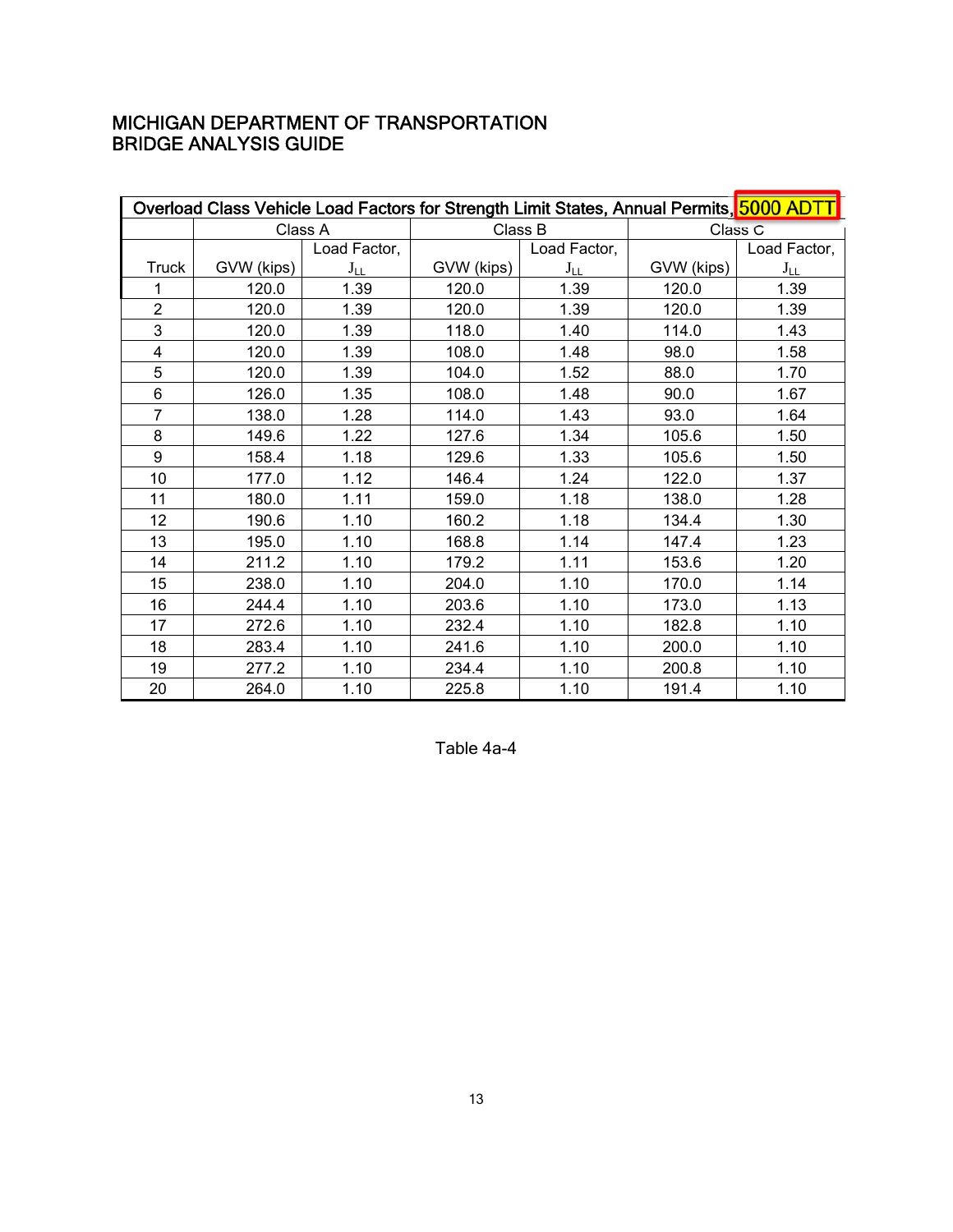| Overload Class Vehicle Load Factors for Strength Limit States, Annual Permits, 1000 ADTT |            |              |            |              |            |                    |  |  |
|------------------------------------------------------------------------------------------|------------|--------------|------------|--------------|------------|--------------------|--|--|
|                                                                                          | Class A    |              |            | Class B      |            | Class <sub>C</sub> |  |  |
|                                                                                          |            | Load Factor, |            | Load Factor, |            | Load Factor,       |  |  |
| <b>Truck</b>                                                                             | GVW (kips) | $J_{LL}$     | GVW (kips) | $J_{LL}$     | GVW (kips) | $J_{LL}$           |  |  |
| 1                                                                                        | 120.0      | 1.36         | 120.0      | 1.36         | 120.0      | 1.36               |  |  |
| $\overline{2}$                                                                           | 120.0      | 1.36         | 120.0      | 1.36         | 120.0      | 1.36               |  |  |
| 3                                                                                        | 120.0      | 1.36         | 118.0      | 1.37         | 114.0      | 1.40               |  |  |
| 4                                                                                        | 120.0      | 1.36         | 108.0      | 1.45         | 98.0       | 1.54               |  |  |
| 5                                                                                        | 120.0      | 1.36         | 104.0      | 1.48         | 88.0       | 1.65               |  |  |
| 6                                                                                        | 126.0      | 1.32         | 108.0      | 1.45         | 90.0       | 1.63               |  |  |
| $\overline{7}$                                                                           | 138.0      | 1.25         | 114.0      | 1.40         | 93.0       | 1.59               |  |  |
| 8                                                                                        | 149.6      | 1.19         | 127.6      | 1.31         | 105.6      | 1.47               |  |  |
| 9                                                                                        | 158.4      | 1.16         | 129.6      | 1.30         | 105.6      | 1.47               |  |  |
| 10                                                                                       | 177.0      | 1.10         | 146.4      | 1.21         | 122.0      | 1.34               |  |  |
| 11                                                                                       | 180.0      | 1.10         | 159.0      | 1.16         | 138.0      | 1.25               |  |  |
| 12                                                                                       | 190.6      | 1.10         | 160.2      | 1.15         | 134.4      | 1.27               |  |  |
| 13                                                                                       | 195.0      | 1.10         | 168.8      | 1.12         | 147.4      | 1.20               |  |  |
| 14                                                                                       | 211.2      | 1.10         | 179.2      | 1.10         | 153.6      | 1.18               |  |  |
| 15                                                                                       | 238.0      | 1.10         | 204.0      | 1.10         | 170.0      | 1.12               |  |  |
| 16                                                                                       | 244.4      | 1.10         | 203.6      | 1.10         | 173.0      | 1.11               |  |  |
| 17                                                                                       | 272.6      | 1.10         | 232.4      | 1.10         | 182.8      | 1.10               |  |  |
| 18                                                                                       | 283.4      | 1.10         | 241.6      | 1.10         | 200.0      | 1.10               |  |  |
| 19                                                                                       | 277.2      | 1.10         | 234.4      | 1.10         | 200.8      | 1.10               |  |  |
| 20                                                                                       | 264.0      | 1.10         | 225.8      | 1.10         | 191.4      | 1.10               |  |  |

Table 4a-5